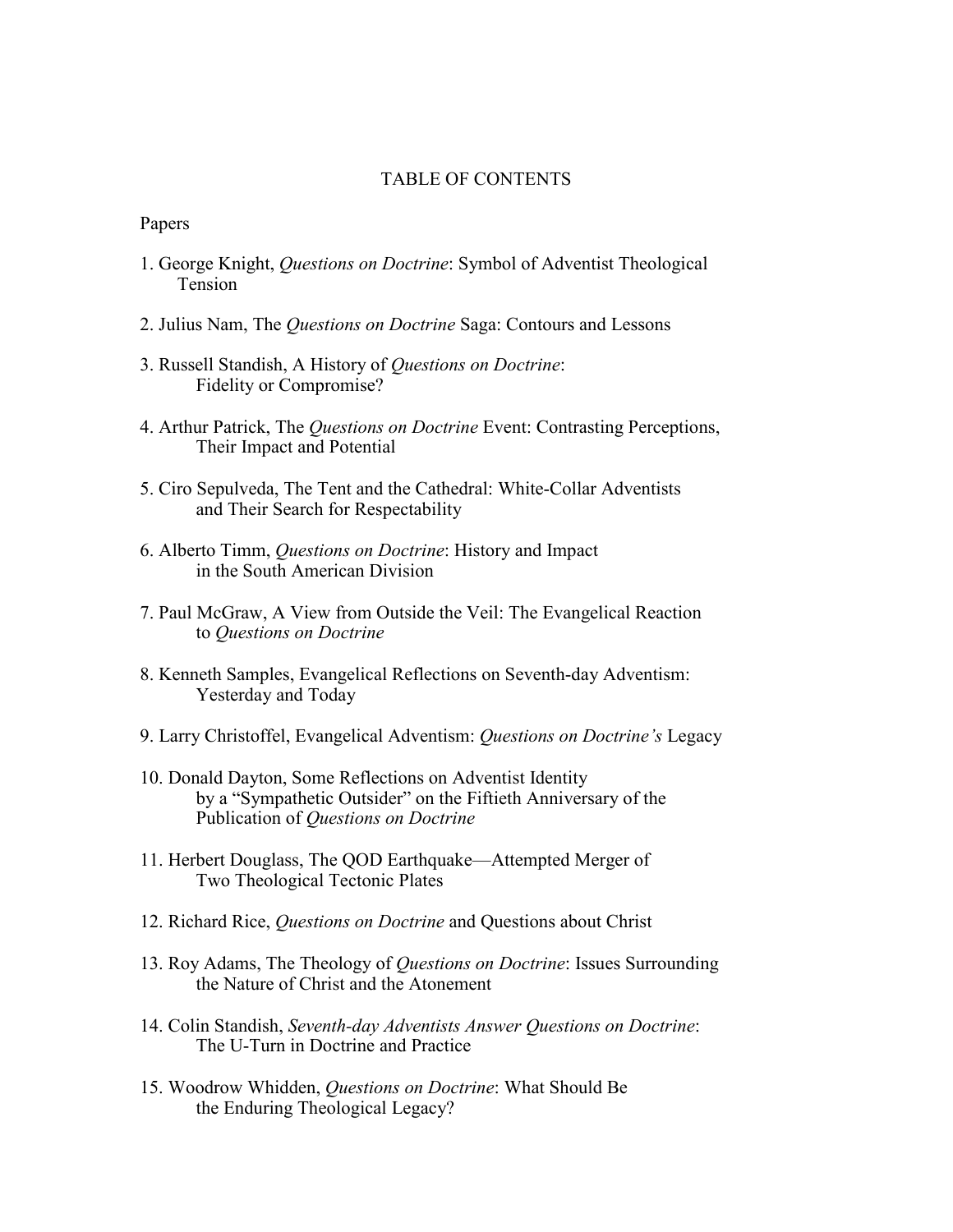- 16. Larry Kirkpatrick, A Wind of Doctrine Blows through the Church: The Alternate Hamartiology of Questions on Doctrine
- 17. Leroy Moore, That They May Be One
- 18. David Larson, Comments by a Left-Wing Neo-Andreasenite
- 19. Denis Fortin, Questions on Doctrine and the Church: Where Do We Go from Here?
- 20. Mervyn Warren, Putting the Question to Questions on Doctrine: "Will It Preach?"
- 21. Jon Paulien, Questions on Doctrine and the Church: Present and Future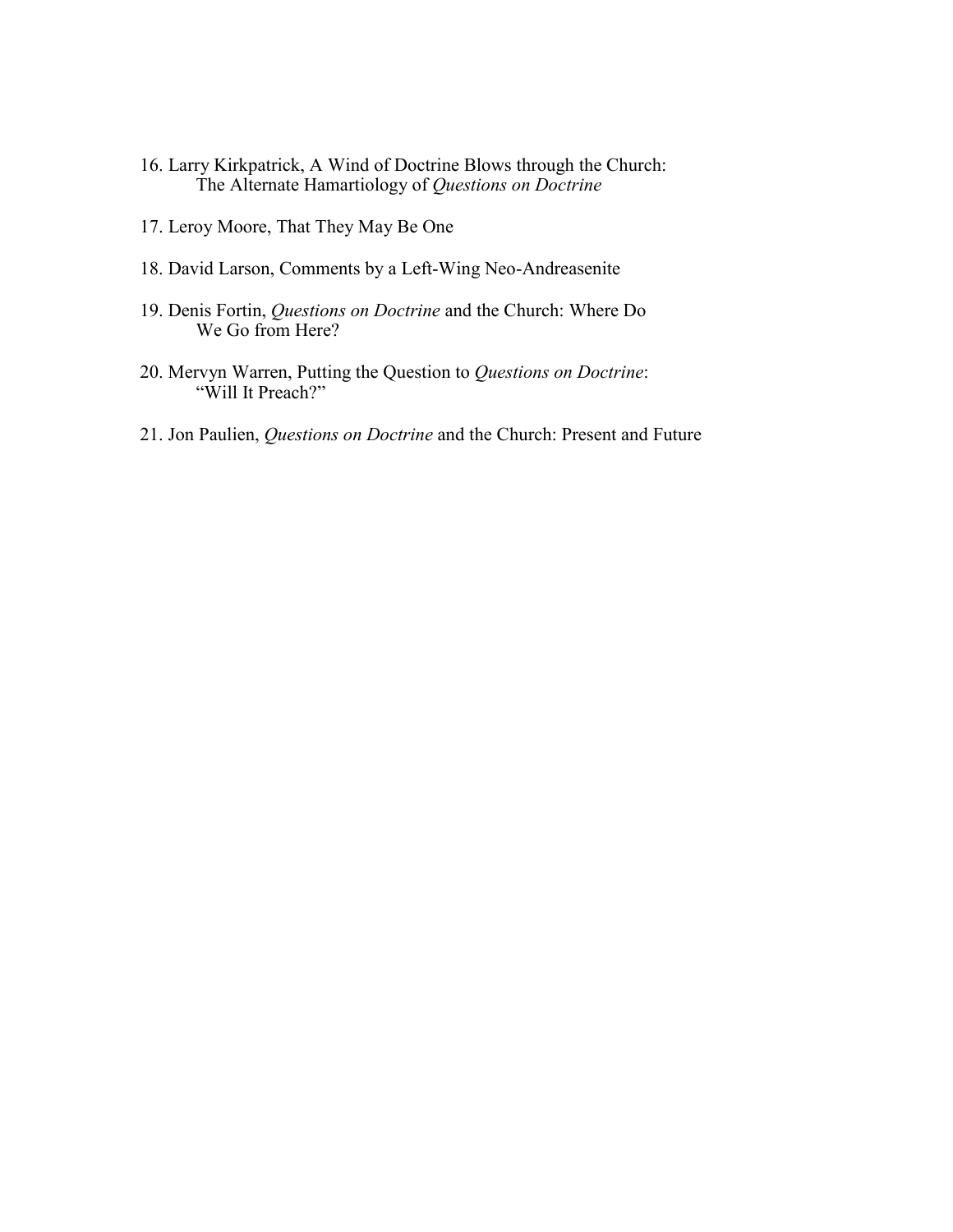## TABLE OF CONTENTS

Papers

- 1. George Knight, Questions on Doctrine: Symbol of Adventist Theological Tension
- 2. Julius Nam, The Questions on Doctrine Saga: Contours and Lessons
- 3. Russell Standish, A History of Questions on Doctrine: Fidelity or Compromise?
- 4. Arthur Patrick, The Questions on Doctrine Event: Contrasting Perceptions, Their Impact and Potential
- 5. Ciro Sepulveda, The Tent and the Cathedral: White-Collar Adventists and Their Search for Respectability
- 6. Alberto Timm, Questions on Doctrine: History and Impact in the South American Division
- 7. Paul McGraw, A View from Outside the Veil: The Evangelical Reaction to Questions on Doctrine
- 8. Kenneth Samples, Evangelical Reflections on Seventh-day Adventism: Yesterday and Today
- 9. Larry Christoffel, Evangelical Adventism: Questions on Doctrine's Legacy
- 10. Donald Dayton, Some Reflections on Adventist Identity by a "Sympathetic Outsider" on the Fiftieth Anniversary of the Publication of Questions on Doctrine
- 11. Herbert Douglass, The QOD Earthquake—Attempted Merger of Two Theological Tectonic Plates
- 11a. Ronald Knott, Perspectives on the Re-Publication of Questions on Doctrine and Introduction of Speaker
- 12. Richard Rice, Questions on Doctrine and Questions about Christ
- 13. Roy Adams, The Theology of Questions on Doctrine: Issues Surrounding the Nature of Christ and the Atonement
- 14. Colin Standish, Seventh-day Adventists Answer Questions on Doctrine: The U-Turn in Doctrine and Practice